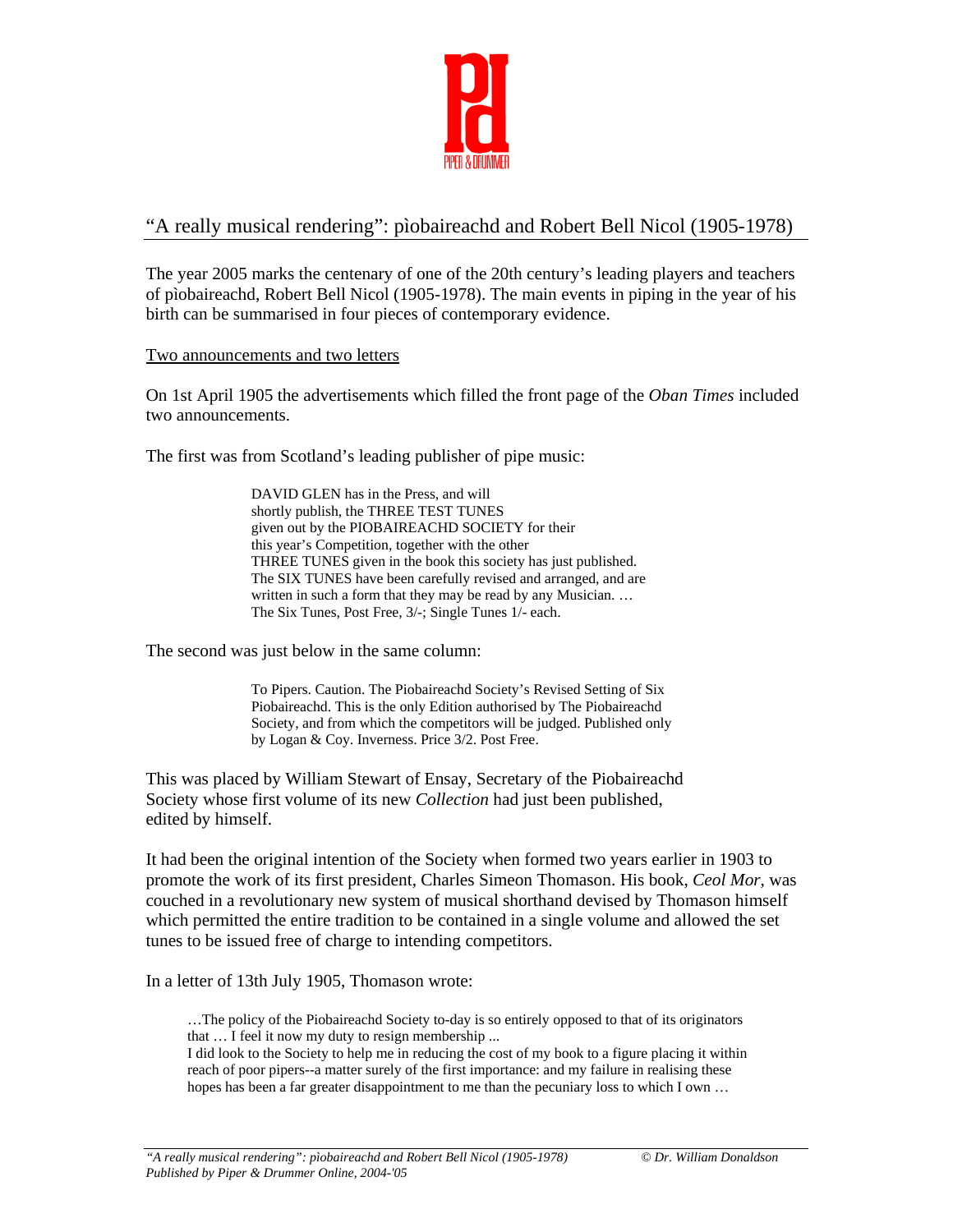

Shortly afterwards the founding Secretary of the Society, James MacKillop of Polmont, framed a careful reply to Bob Nicol's future teacher John MacDonald of Inverness (1865- 1953) who had enquired anxiously about his role as advisor to the Society:

 … last year … Major Stewart asked [John MacDougall] Gillies and me to revise the music, which we did very carefully. After we had done it, Major Stewart would not allow the corrections … When the tunes were published, and people began to criticise … Major Stewart … said that we had revised the music, which was absurd … I think your reputation is much too good to run the risk of being treated like this … I … hope you will treat this letter … as strictly private, as I would not express my opinions to anyone on this subject, except to yourself and Gillies… (15/01/1906)

The year of Bob's birth was a momentous one for the playing of *ceòl mór.* The issues which would dominate competitive playing throughout the twentieth century were formulated that year: namely who decided what the pipers could play and on what "authority."

#### Early piping career

Bob Nicol was born at West Lodge, Durris, on 26th December 1905 and was brought up along with his older brother and sister on Deeside where their father worked as a fishing ghillie. Deeside was a famous place for pipers, and it was just a short journey via Drum railway station to the city of Aberdeen where the great Pipe Major G. S. McLennan was to be based for many years. Bob was eight years old when the Great War began and demand for pipers was heavy. The Gordons advertised for a Pipe Major promising: 'Home service only if required' and also for pipers with the offer: 'State the amount of extra pay required.'

Bob began to learn piping at the age of seven and his first teacher was called MacKellar (a pupil of John MacDougall Gillies) who was killed in the 1914-18 war. His next teacher was Charles Ewen of Aberdeen. In about 1920 Bob left the local school to begin his career as a gamekeeper, first on the nearby estate of Lord Cowdray and from 1924 with the British Royal family at their Scottish estate, Balmoral, on upper Deeside.

Bob was competing by the age of sixteen when the *Oban Times* reported "Piper R. B. Nicol, Drumoak" coming third in the Piobaireachd Society's competition at the Argyllshire Gathering in 1922. His work at Balmoral began under the direction of the estate factor, Sir Douglas Ramsay of Bamff, brother-in-law of the Duke of Atholl and a leading member of the Piobaireachd Society whose chief instructor from its early years had been John MacDonald. In 1926 Bob Nicol, travelled to Inverness for his first lessons with "Old Johnnie," then aged 60, the most famous player and teacher in Scotland and at the height of his powers. The following year he went together with Bob Brown for a month of lessons lasting several hours a day and on several days of each week. Their lessons with "Old Johnny" continued for fourteen years, ending only with the outbreak of World War II.

In 1927 Bob was placed fourth in the Gold Medal at the Northern Meeting and also gained second in the marches and third in the strathspeys and reels. The judges were Archibald Campbell, J. P. Grant of Rothiemurchus, Seton Gordon and Somerled MacDonald. The *Oban Times* reported: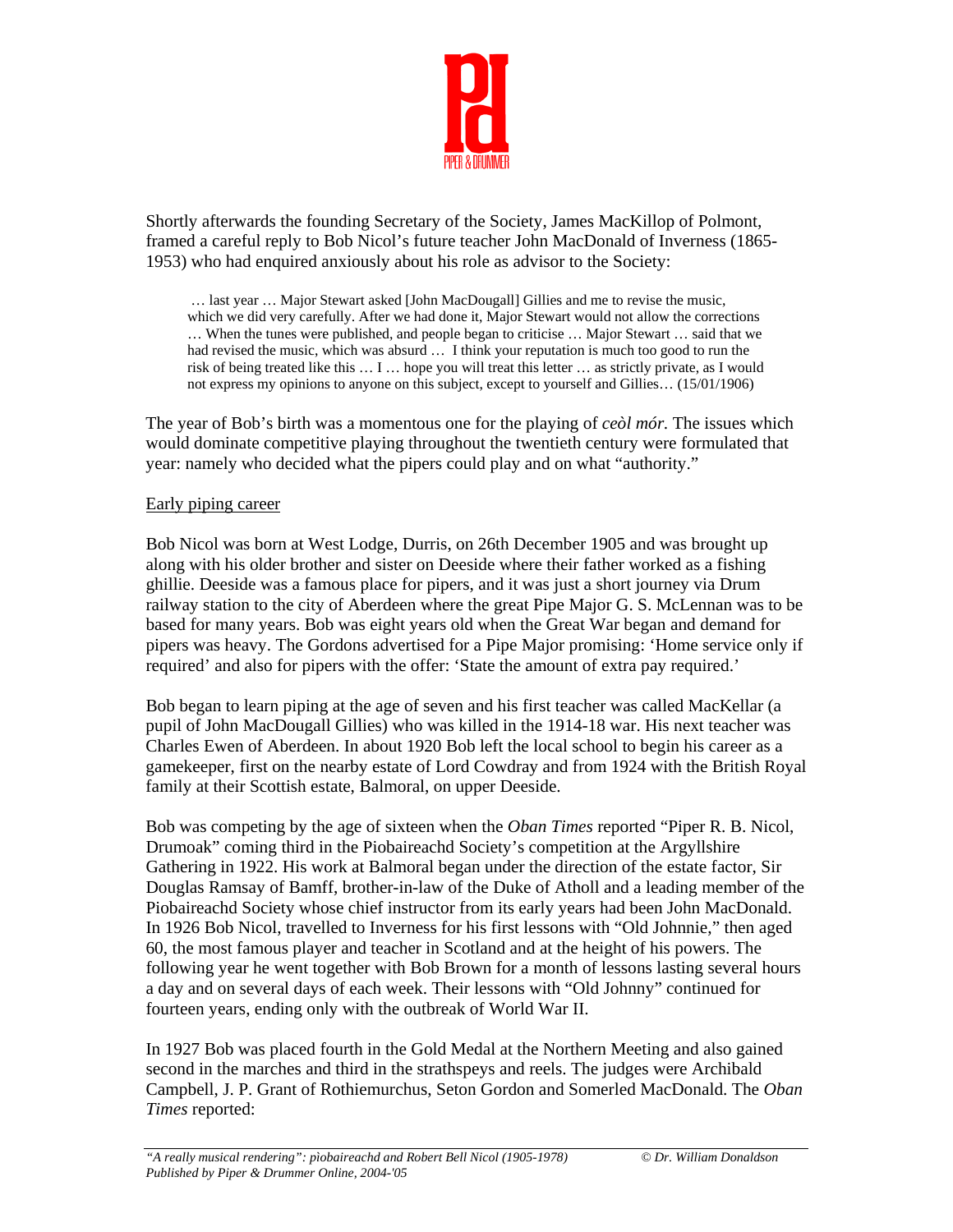

Nicol, the King's piper from Balmoral, who did so well a fortnight ago at the Braemar Gathering seemed to suffer from the cold….[R. U.] Brown, another piper from Balmoral, who has been playing well of late, played the "Blind Piper's Obstinacy" too slowly, and lost his place in the tune. (24/09/1927)

Two years later at the Argyllshire he was reported as "very good, but his playing was on the slow side." Bob went on to win both the Oban and Inverness gold medals in 1930, followed by the Clasp in 1932 with "The Nameless Tune." By the age of 26 he had established himself as one of the top players of the younger generation. He was in distinguished company. George McLennan had died in 1929 but other leading competing pipers of the time included his teacher, John MacDonald, and Willie Ross, Robert Reid, John Wilson and Malcolm R. Macpherson.

#### Prizes and problems

More prizes followed, including the Scottish Piping Society of London's Gillies Cup in 1938 and the Bratach Gorm in 1939. But competition success meant following closely the set scores of the Piobaireachd Society and the inaccuracy and poor musical quality of these had become a problem. John MacDonald alluded to this when reporting back on his work for the Piobaireachd Society to Archibald Campbell in June 1938:

#### Dear Sir,

I have started a class in Glasgow which [?ends in the] first week in July. The members are the two MacDonalds, Glasgow Police, C Scott, ditto, MacNab, ditto, and Johnstone, ditto, Hector MacLean, Glasgow, Hugh Kennedy, ditto, and Mr MacColl of the Scottish Pipers, Edinburgh. I expect some others will look in by and by but these are quite sufficient for a start. They are very keen and are working hard. I am teaching Kinlochmoidart No. 1 as taught by Sandy Cameron, Malcolm MacPherson, Gillies, etc with the accent on the low A in Taorluath Breabach and not on the last note in each group and Kinlochmoidart No 2 (with) the doubling & Siubhal tripling in the orthodox way, instead of using the Taorluath Mach on the B's. Perhaps you will kindly let me have your views on this as I should be very sorry if any of the pupils would be penalised by playing my setting.

Problems were reported at the Argyllshire in September of that year when several competitors experienced difficulties trying to play "Isabel Mackay" from the set score: The *Oban Times* noted that "[Bob Nicol was] rather slow and uninspired and he was placed second. John MacDonald of the Glasgow Police was third, also playing Isabella MacKay, but the judges did not like his style of rendering the tune. The same observation applies to most of those who played this composition. They seemed to find difficulty in giving a really musical rendering." (17/09/1938)

John MacDonald wrote to Seton Gordon:

13 January 1939

I don't see why the P.S. Music Committee do so much altering of the tunes they publish … unfortunately these go down to posterity as the correct settings … There are not many left now who can corroborate what I say …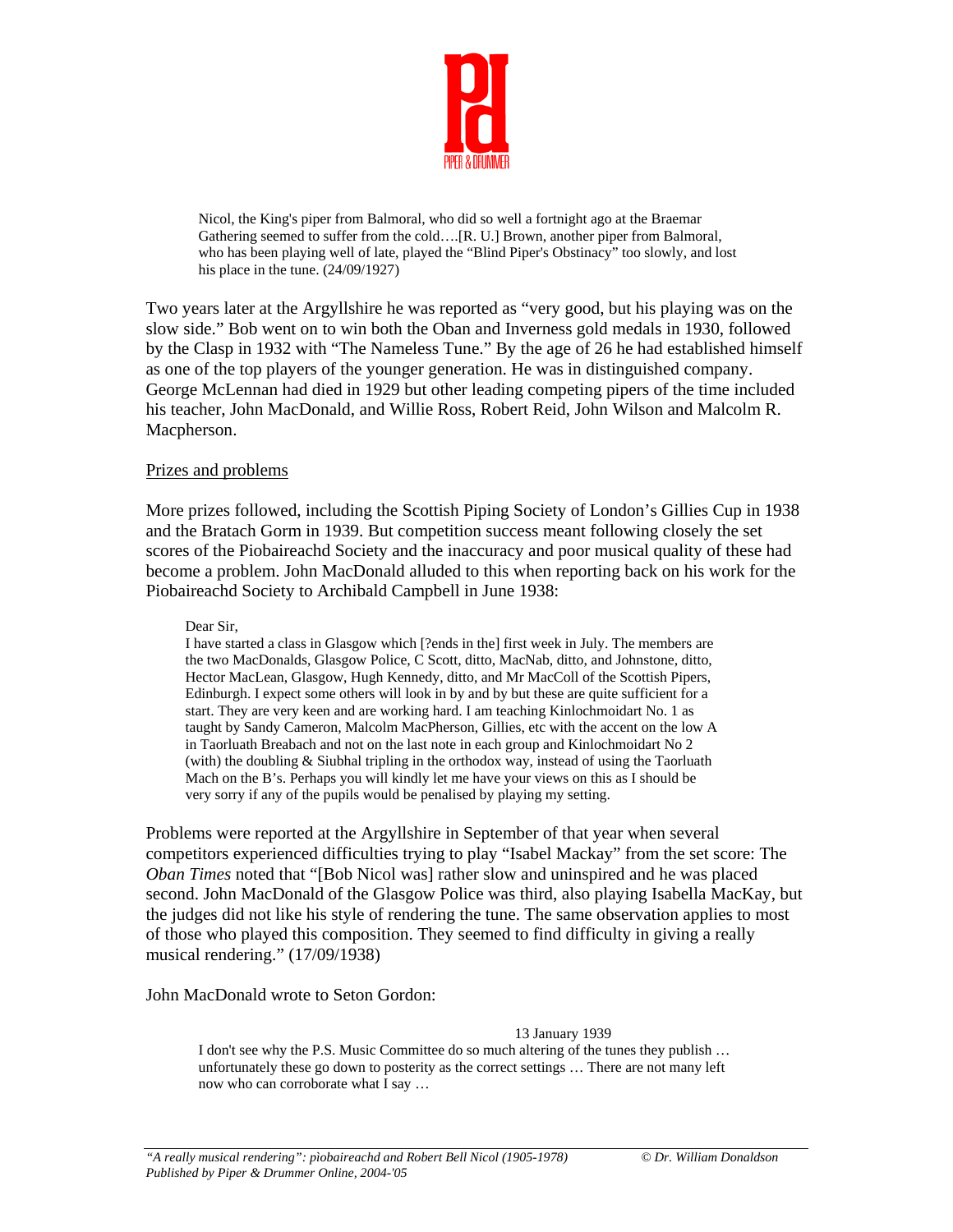

But Old Johnnie's anxiety about the wellbeing of the music soon became concern for the very survival of his leading pupils as he waited through yet another world war for news of their safety. In August 1940 he wrote to Seton Gordon:

Nicol is somewhere in England, and I heard Brown is missing, although this is not confirmed (05/08/1940)

Bob Nicol was serving with the Gordon Highlanders as Pipe Major of the 11th (later 2nd) Battalion. He saw active service in France, Belgium and Holland and kept in touch with Johnnie who wrote to Seton Gordon:

Had a short note from Nicol recently, he is out with the B.W.E.F. He tells me Brown is in the first line, and now has no band. Nicol met MacLeod of the Seaforths who he says, plays well They were comparing notes during their meeting. Nicol says his own playing is going back as one "cannot concentrate in this sordid country." (13/11/1944)

As we know, all three survived the war. Bob Nicol was able to spend his time awaiting demobilisation as senior instructor at a piobaireachd school set up at Lübeck in Germany by General Frank Richardson. He was often visited by Bob Brown who was stationed nearby in Hamburg.

In June 1951 the Highlands and Islands Festival Society held two recitals of music at Inverness Castle given by Pipe Majors Brown and Nicol and Donald MacLeod, Seaforth Highlanders. Later that same year Bob Nicol and Donald McLeod played at the 70th anniversary dinner of the Royal Scottish Pipers on 26th November. There were speeches from Lord James Stewart Murray on "Danger to Piping Tradition" and an appeal from the Chief of Staff, Scottish Command, Major-General G. F. Johnson, for pipers to join the regular army. The General thought all regiments were short of players because "National servicemen did not stay long enough to become good pipers...."

The militarization of British society had proceeded apace through the two world wars and institutional support for piping was increasingly seen in terms of recruitment and morale in the armed forces. It would be more than 20 years after National Service ended in Britain before the Piobaireachd Society A. G. M. of 13th March 1983 decided to alter their rules to enable "the use of first names rather than military ranks" when members addressed one another. John MacDonald counselled against spending time and money on "purely military piping" and saw himself as one of the few still alive who could bear testimony to the changes that had been made in the idiom of the music.

Privately Archibald Campbell sought to undermine John MacDonald's reputation. In 1947 he wrote:

 It has got to this; that one is apt to hear the young amateur say "I don't know what this talk about John MacDonald is. I have not heard him play, but look at the stuff his pupils play." (23/10/1947)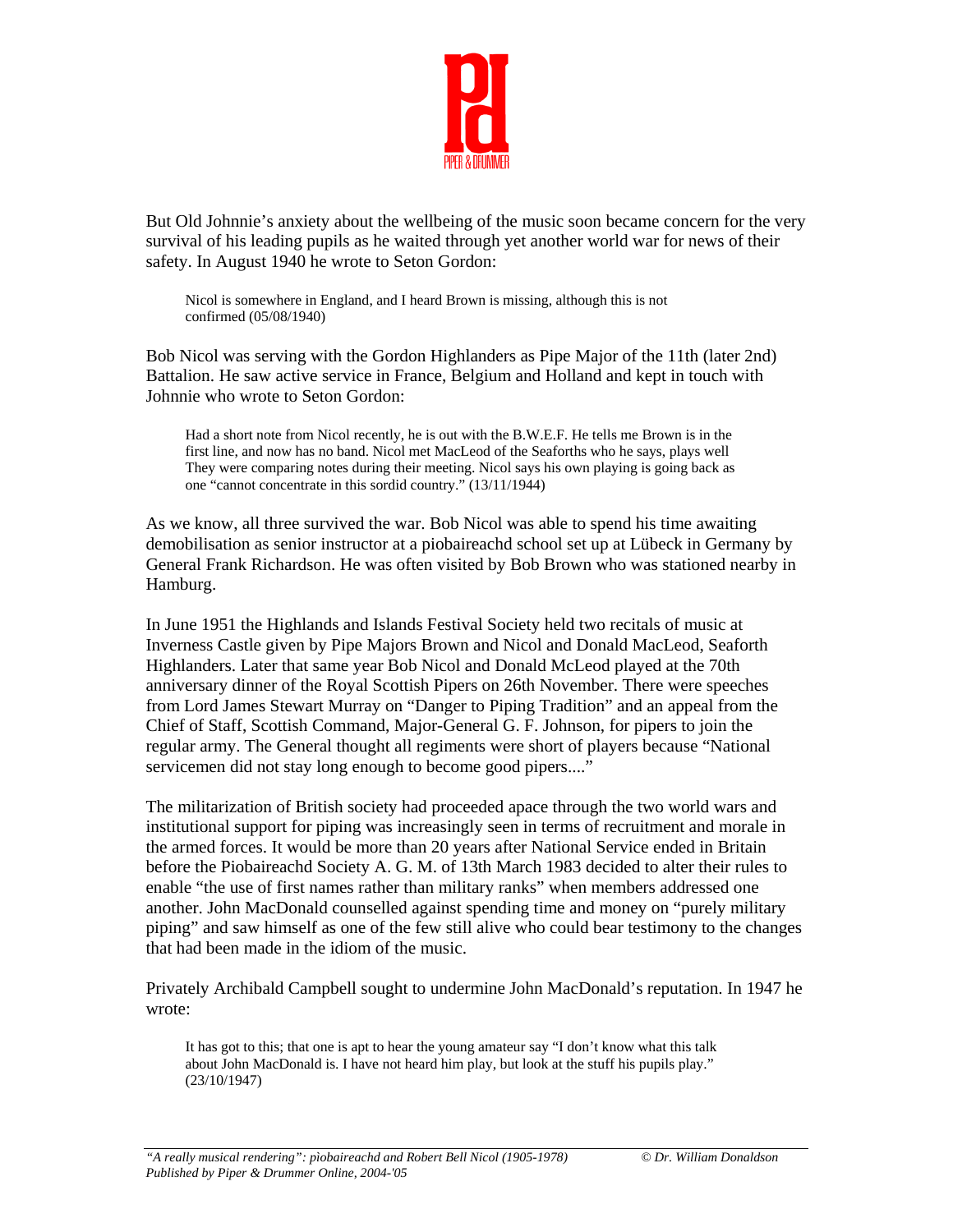

This may have been prompted by MacDonald expressing more openly his negative assessment of Campbell as an editor. Writing to Seton Gordon in 1949, MacDonald had said that:

Kilberry's Book…is the beginning of the end of our traditional Piobaireachd playing" (28/01/1949)

John MacDonald died on 6 June 1953, aged 87. He was buried on 8th April at Cluny Hill Cemetery, Forres, Bob Nicol playing "The Lament for Donald Ban" at the graveside.

#### New Opportunities

John MacDonald's pupils were keen to make amends for the failure to record his playing during the 1930s. Bob Nicol and Bob Brown had already before his death made two trial recordings in Aberdeen in April 1952 and 1953, with publisher Robin Lorimer, a Piobaireachd Society member and associate of J. P. Grant. These must be amongst the earliest tape recordings made of Scottish pipe music. Lorimer returned in November 1953 to make further recordings of their playing at Braemar on behalf of the School of Scottish Studies, the recently founded folklore archive at the University of Edinburgh. Aware that this would be treated as permanent testimony of the way they played, the Bobs were most unhappy that conditions did not show them at their best and that they had no opportunity to re-record. The Braemar tapes were eventually released as part of a Pibroch series on the Tangent label in 1977. The limitations of the conditions were acknowledged in the notes:

Since the snow was unusually late that winter hind-shooting was still in progress away up at the head of Glen Muick. Before every recording session Pipe-Majors Brown and Nicol had both travelled ten or fifteen miles on the hill. Then they had bicycled [probably motor bikes in actuality] from Birkhall or Balmoral to Braemar and although the shooting lodge presented no insoluble acoustic problems it was always so cold that recording could not be prolonged.

Bob Nicol said the lodge was unheated and the temperatures were sub-zero. The School of Scottish Studies catalogue also lists recordings of the Bobs made by various others, Francis Collinson briefly in 1956, Neville MacKay in 1968, 1972 and 1976 and Dr. Kim Chambers in 1977. The School's Calum MacLean apparently also recorded Bob Nicol in South Uist in 1956, but this is not listed in their archive.

After Bob Brown's death in 1972 Bob Nicol found increased demand for his teaching and encouraged his pupils to make cassette tape recordings of their lessons on the understanding that they would share them freely and would not use them for profit, often saying of his own mastery of the tradition: "it cam' for nothing, and it will go for nothing." It was during this period that he also committed to tape sung versions from the books of the *Piobaireachd Society Collection* (Second Series) as it then existed (books 1-12) for a leading member of the Society.

Bob was equally enthusiastic about the reprinting of the great published pìobaireachd collections, which had long been unobtainable. His own copy of *Ceol Mor*, with all his teaching notes from John MacDonald, had been stolen from Balmoral and he bitterly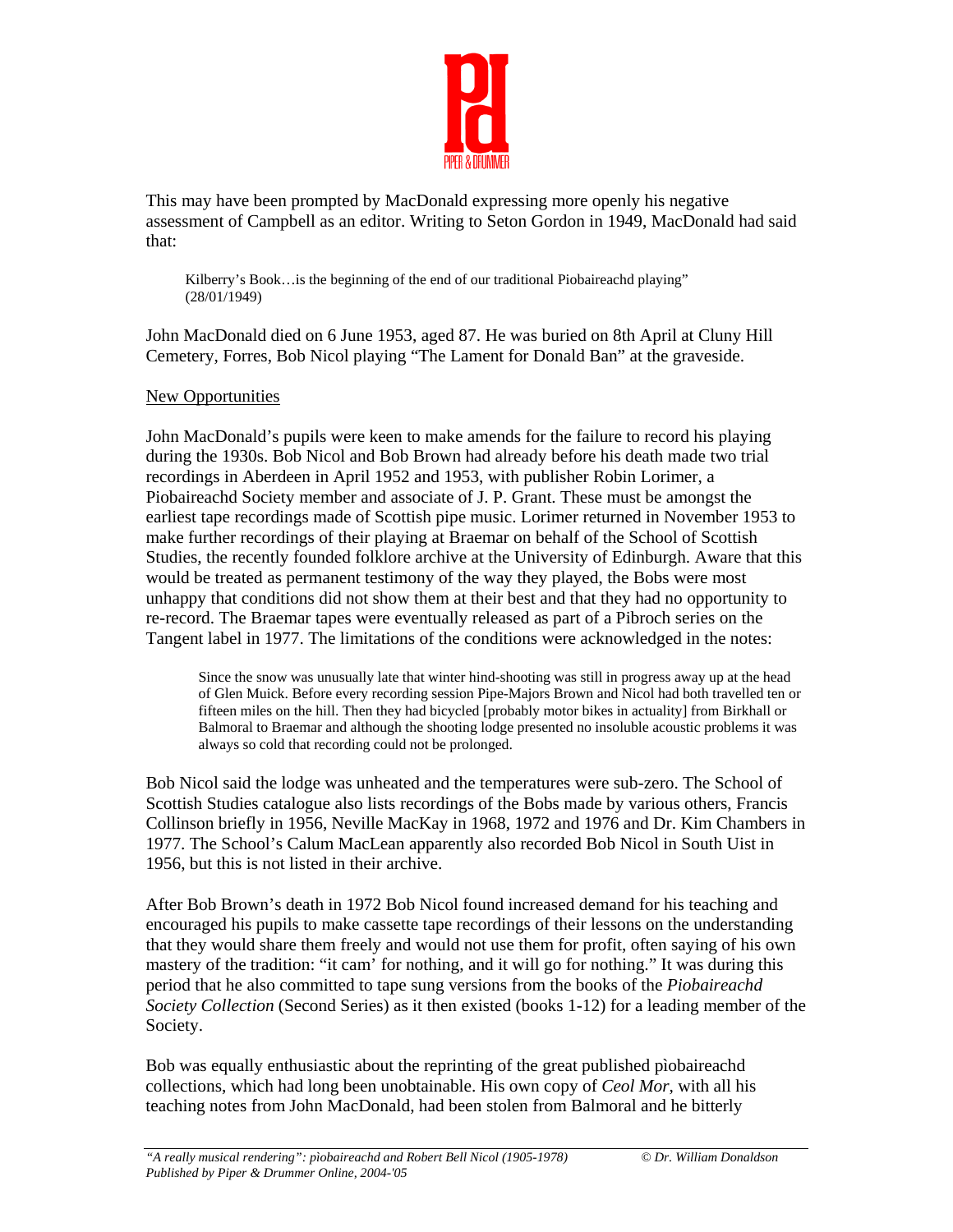

regretted its loss. He spoke of how Old Johnny had prized these great works and had referred the Bobs particularly to his father, Sandy MacDonald's, settings in Uilleam Ross's *Collection*. When cheap photo-reproduction arrived in the early 1970s, a small English firm, EP of Wakefield, Yorkshire, began to issue reprints of the classic pìobaireachd collections, beginning with Angus MacKay in 1972. Bob's information on Thomason's *Ceol Mor* was then sent to EP with an enquiry as to whether they would be interested in doing it also. In the end they went on to reprint Donald MacDonald in 1974 and Thomason in 1975. In response to their interest in further suggestions, Bob supplied information on Ross, MacPhee and Glen. In 1976, Uilleam Ross's *Collection* duly appeared, with Donald MacPhee in 1978. The editions quickly sold out, but EP was taken over by another firm before they could be reissued, and unfortunately before they reached David Glen's *Ancient Piobaireachd* which was next on the list. Even so one great obstacle to knowledge of the traditional stylings was, at least briefly, overcome.

As a reedmaker, too, Bob was keen on new developments and was talking of the possibility of drone reeds with a plastic shell, cane blade and adjustable metal bridle years before such things actually began to appear on the market.

## Lessons from Bob

From 1953 to 1958 Bob Nicol taught classes for the Piobaireachd Society in the Uists. But their main instructor was Bob Brown who kept up a regular correspondence with Archibald Campbell and J. P. Grant on "acceptable" interpretations of the set tunes from year to year. Bob Brown was awarded the MBE for his services to piping in 1968. Illness appears to have removed Bob Nicol from the scene for several years around this time. During this period pipers in search of tuition for the set competition tunes generally went to Bob Brown, as I did also on two or three occasions. But since nobody of my generation seemed to be going to Bob Nicol, I though it important to get a rounded view and in 1969 I asked him if he would teach me. As a teacher, Bob Nicol was virtuosically good: he is reported on one occasion to have conducted a lesson with a group of pupils involving thirteen different pìobaireachds. Like all good teachers, he started where the pupil was. If you wanted to compete, he taught the set tunes. If you wanted, as I did, to explore the range of the tradition he was equally willing to help. Throughout he stressed that pupils should become independent in their learning. I continued to study with him until late in 1977.

Bob refused to charge for lessons, though he was not opposed to this in principle and recommended me to another master teacher who did charge when I was in the south, saying "mention my name." He respected the privacy of his pupils and I never heard him comment on the progress of another, except for occasional words of praise such as "X is playing well" if the person was known to us both. But much news passed through his house and the doings of the piping establishment were a constant source of sardonic and mirthful comment. He took a dim view of the College of Piping and Seumas MacNeill in particular. There were entertaining accounts of famous pipers he had known and jokes about the link between the competition success of North American pipers and the judges' interest in summer-school teaching. Asked in the mid 1970's if he himself might be judging any major competitions that year he retorted "Na, na, they winna ask me; I'm *oot*." With his usual laconic wit he summed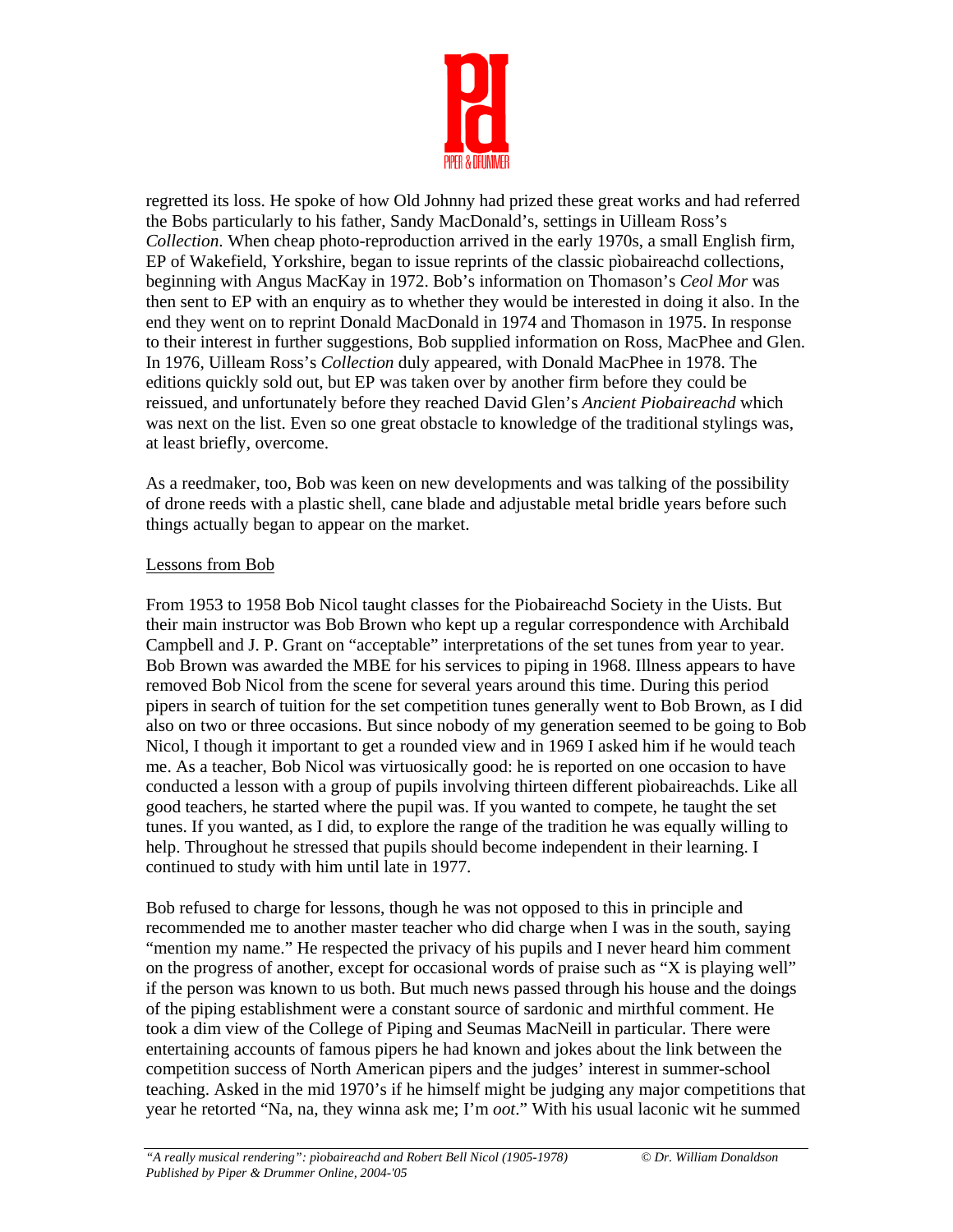

up why Thomason's work had been virtually erased from the record:

They threw him out of the Piobaireachd society…(pause)…for knowing too much.

Thomason's composition "Hail to my Country" was a favourite of Bob's and he played it as a farewell to his pupils after teaching in Brittany in the summer of 1972.

Bob taught predominantly by singing, but there was constant dialogue with the printed sources and he would refer to "MacKay" or "Ross" or "Thomason" (having I think eventually inherited Bob Brown's copy of *Ceol Mor*) or to "the book," by which he meant the Piobaireachd Society volumes, or to "Kilberry" which meant *The Kilberry Book of Ceol Mor.*  He had a low opinion of the *Kilberry Book*, and stressed John MacDonald's crushingly negative judgement of it: "Piobaireachd is dead, Nicol, and *that* is its epitaph."

Bob was enthusiastic about the new cheap cassette tape recorders and the opportunity they represented to preserve, as John MacDonald used to say, "the lights and shades of the music." But he saw the danger of tape being used to stifle a thoughtful approach to the art by merely being substituted for "the book" as a single source of infallible authority. He regarded the tapes simply as an aid to further study, and emphasised that they must not be parroted.

When going through a tune Bob would indicate clearly "this is the way that ever I had it from old John" or, with equal precision, "I never got this from John but this is the way I would play it myself." He pointed out that John MacDonald sometimes played tunes differently from the way he taught the Bobs, but would not let them play what they saw as these more musically pleasing styles and would not explain why. Bob Nicol had kept his extensive correspondence with John MacDonald but destroyed this in the final years of his life.

Bob did not put everything onto tape and after a few years, realising that I was forgetting some of the stories, I began to keep a written diary of what he told me and of his teaching methods. Some of this experience is described in *Pipers* (pp.14-15 and 131-141). Further information from the diary will be posted during the current Set Tunes series to mark the centenary of his birth. As the years have advanced, these notes have proved increasingly useful as a record of what actually happened and what Bob Nicol's views actually were, as opposed to relying on decades-old memories or the selective hindsight of later accounts.

Bob Nicol died on 4 April, 1978 and was buried in the family grave at Kirkton of Durris on the southern bank of the River Dee beside his parents and elder sister Jean (as sister Sarah Jane was known; she had provided hospitality for many piping visitors to Bob for whom she kept house after their mother died); his brother David whose career was with the police force in Lancashire, England, and his sister-in-law Eunice. The stone bears this inscription: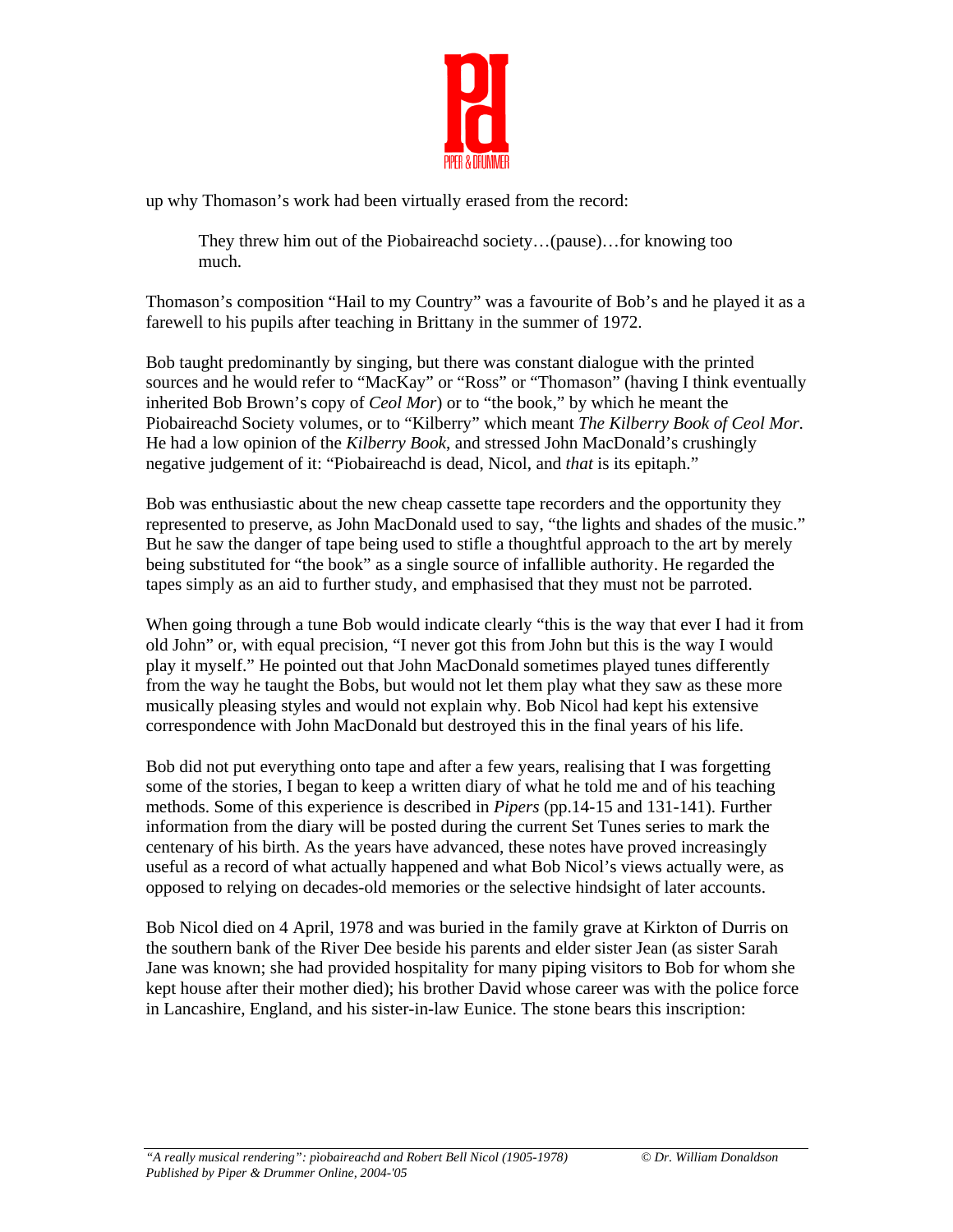

 IN LOVING MEMORY OF DAVID NICOL DIED 12TH APRIL 1934 AGED 73 HIS WIFE MARY MCDONALD DIED 27TH APRIL 1956 AGED 94 HIS DAUGHTER SARAH JANE DIED 15TH MARCH 1972 AGED 67 HIS SON ROBERT BELL DIED 4TH APRIL 1978 AGED 72 LATE P/M 2ND GORDONS AND BALMORAL CASTLE ALSO HIS DAUGHTER IN LAW ANN EUNICE WARD DIED 21ST APRIL 1986 AGED 86 WIFE OF DAVID NICOL WHO DIED 10TH JULY 1989 AGED 87 YEARS

## The next 25 years

Shortly after Bob's death the Balmoral Schools of North America were established in 1979. The Schools state simply their aim of following the high teaching standards of the Bobs of Balmoral, with regard to "both their musicianship and their character as individuals." This is a fair summary of their legacy.

Bob Nicol's reputation assumed another dimension as sections in Scotland with which he had little connection, or had actually condemned, during his lifetime began to use his work to support their own agendas. He had always deplored the poor musical quality of the scores set for competition and urged greater variety of interpretation. But within a generation of his death his work was being used to promote a new orthodoxy in pìobaireachd playing based on fixed audio rather than written or printed sources. This was very far from his intention.

## Where next?

After Bob died, it was clear from his teaching what should happen next. He presented the taped lessons simply as an aid, to encourage the wider programme of study and playing necessary to develop a thoughtful individual style and a good understanding of the art. This led, in my case, to playing my way through the EP edition of Thomason's *Ceol Mor*, noting the differences with the published scores of MacKay, MacDonald, and so on, moving on to the manuscript sources, starting with Colin Cameron and then Colin Mór Campbell, the MacArthur/MacGregor, Donald MacDonald, Peter Reid, Angus MacKay and their successors. This led in turn to my books and articles on piping and the present Set Tunes Series. Without Bob Nicol this could not have happened.

Music examples for the current series have been typeset using "Music Publisher 5" by Braeburn Software of Selkirk. MP3 files are available for all of the tunes in the current series. They were